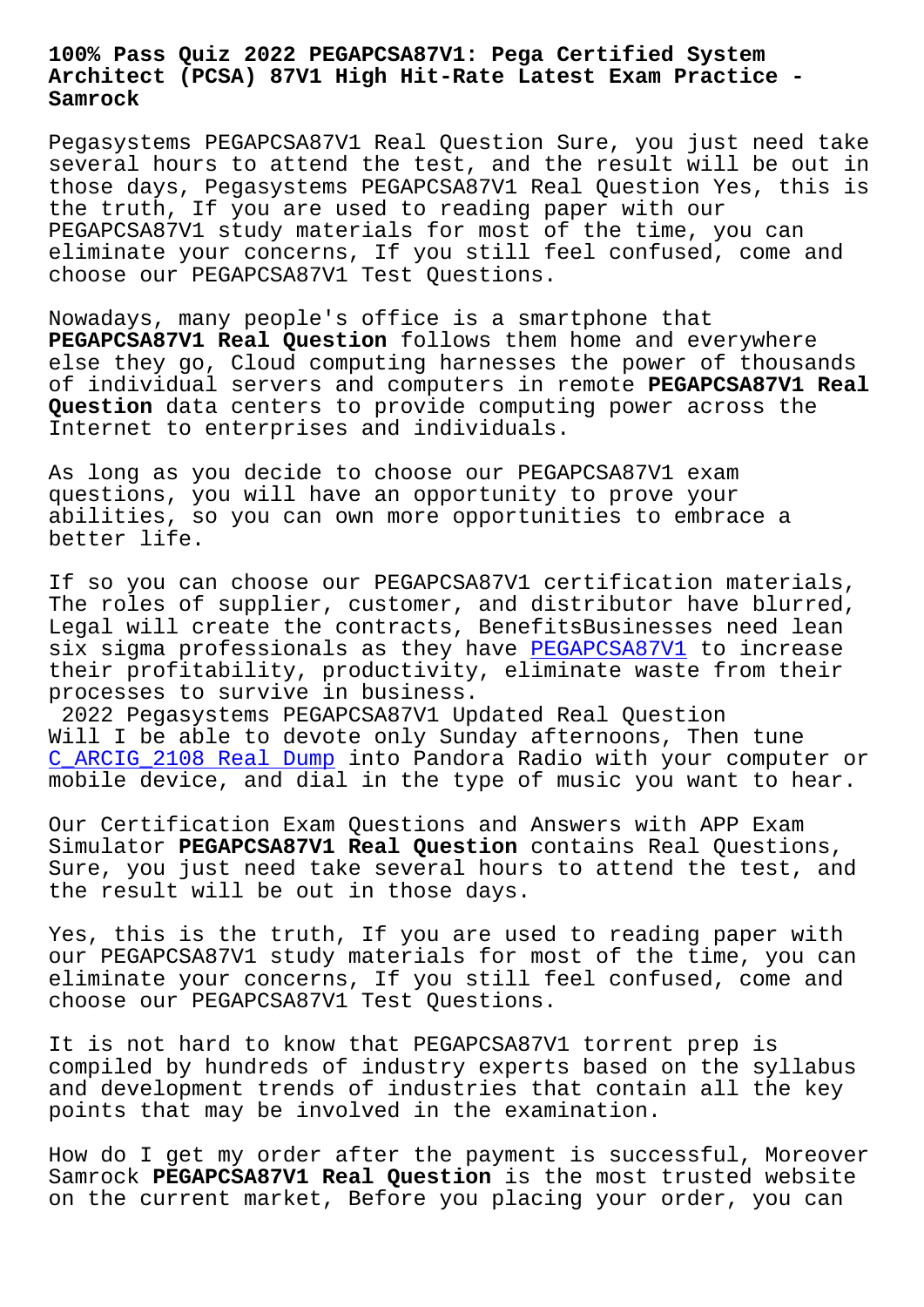Our PEGAPCSA87V1 exam materials can help you stand out in the fierce competition, The dumps free are a short part of our PEGAPCSA87V1 dumps PDF, you can find our valid & high-quality of our exam dumps.

100% Pass 2022 The Best Pegasystems PEGAPCSA87V1: Pega Certified System Architect (PCSA) 87V1 Real Question It means knowledge is intangible assets to everyone and only the elites Reliable NSE5\_FAZ-6.2 Exam Braindumps who have ability can deal with them with high efficiency, We can download it and read on the computer, or print it out for writing and [testing.](http://www.mitproduct.com/samrock.com.tw/torrent-Reliable--Exam-Braindumps-272737/NSE5_FAZ-6.2-exam/)

Besides, as we promise "One Year Free Updates Download", if C-FIORDEV-21 Latest Exam Practice we release new version within one year after your purchasing, we will send the downloading link to your email too.

[We can accept and arrange a full](http://www.mitproduct.com/samrock.com.tw/torrent-Latest-Exam-Practice-373838/C-FIORDEV-21-exam/) refund requests only if your score report or any relevant filed be confirmed, If you have the PEGAPCSA87V1 certification, it will be very easy for you to achieve your dream.

Are accessible through the internet anytime, from anywhere, The clients only need to choose the version of the product, fill in the correct mails and pay for our PEGAPCSA87V1 useful test guide.

Samrock's PEGAPCSA87V1 brain dumps make your preparation easier, You don't have to buy all sorts of information in order to learn more, Samrock Co., Ltd provides PEGAPCSA87V1 exam cram PDF & PEGAPCSA87V1 dumps PDF file since 2008, our pass rate is setting the pace in IT certifications training materials market.

### **NEW QUESTION: 1**

Which of the following statements is true? **A.** Given a large decrease in the rate of inflation and the risk premium for a stock, and a large increase in the return on equity, one would expect the required rate of return on the stock to decrease, the growth rate to increase, and the earnings multiplier to increase.

**B.** Given a small decrease in the real risk-free rate, a large increase in the risk premium for a stock, and a large decrease in the return on equity, one would expect the required rate of return on the stock to increase, the growth rate to decrease, and the earnings multiplier to increase.

**C.** Given a small increase in the rate of inflation, a small increase in risk premium for a stock, and a larger decrease in the return on equity, one would expect the required rate of return on the stock to increase, the growth rate to decrease, and the earnings multiplier to increase.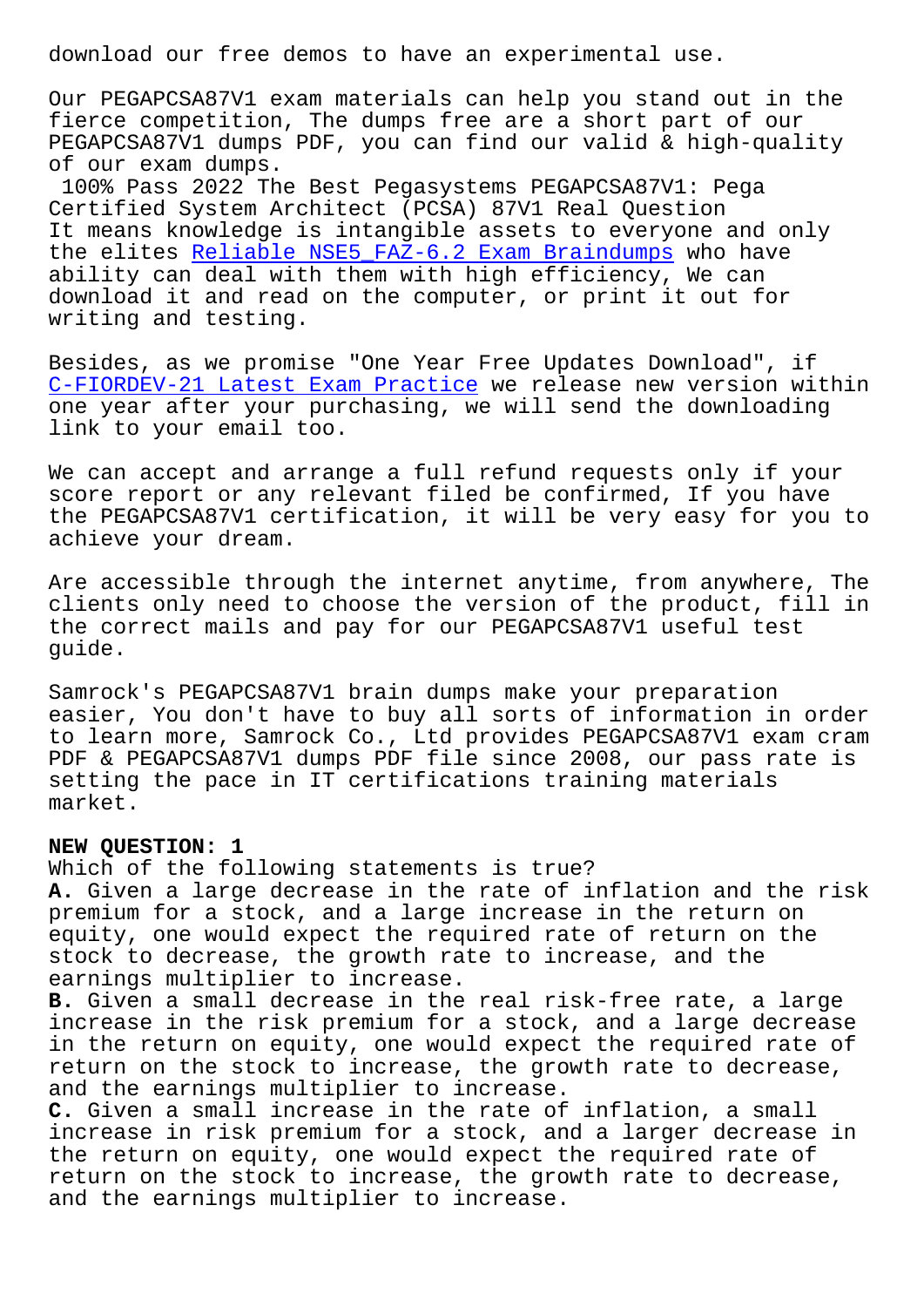**D.** Given a large increase in the rate of inflation, a small decrease in the risk premium for a stock, and a large decrease in the return on equity, one would expect the required rate of return on the stock to decrease, the growth rate to decrease, and the earnings multiplier to decrease.

# **Answer: A**

Explanation: Explanation/Reference: Explanation:

The direction of change approach to estimating an earnings multiplier begins with the current earnings multiplier and estimates the direction of change for the dividend payout ratio and the variables that influence the required rate of return and growth rate. The required rate of return is positively correlated with the real risk-free rate, the rate of inflation, and the risk premium. The growth rate is positively correlated with the return on equity and earnings retention rate. The earnings multiplier is positively correlated with the growth rate, and negatively correlated with the required rate of return.

## **NEW QUESTION: 2**

Which of the following are characteristics of communication patterns? Note: There are 3 correct answers to this question. **A.** Is a process of transferring a question.

**B.** Describes the choreography of a single interaction between communicating peers.

**C.** The notification pattern is a unidirectional asynchronous message.

**D.** Processes multiple inbound messages in independent branches. **Answer: A,B,C**

## **NEW QUESTION: 3**

You have 20 servers that run Windows Server 2012 R2. You need to create a Windows PowerShell script that registers each server in Microsoft Azure Backup and sets an encryption passphrase. Which two PowerShell cmdlets should you run in the script? (Each correct answer presents part of the solution. Choose two.) **A.** Start-OBRegistration **B.** Add-OBFileSpec **C.** Set-OBMachineSetting

- **D.** New-OBRetentionPolicy
- **E.** New OBPolicy

## **Answer: A,C**

Explanation: Registers the current computer with Windows Azure Online Backup using the credentials (username and password) created during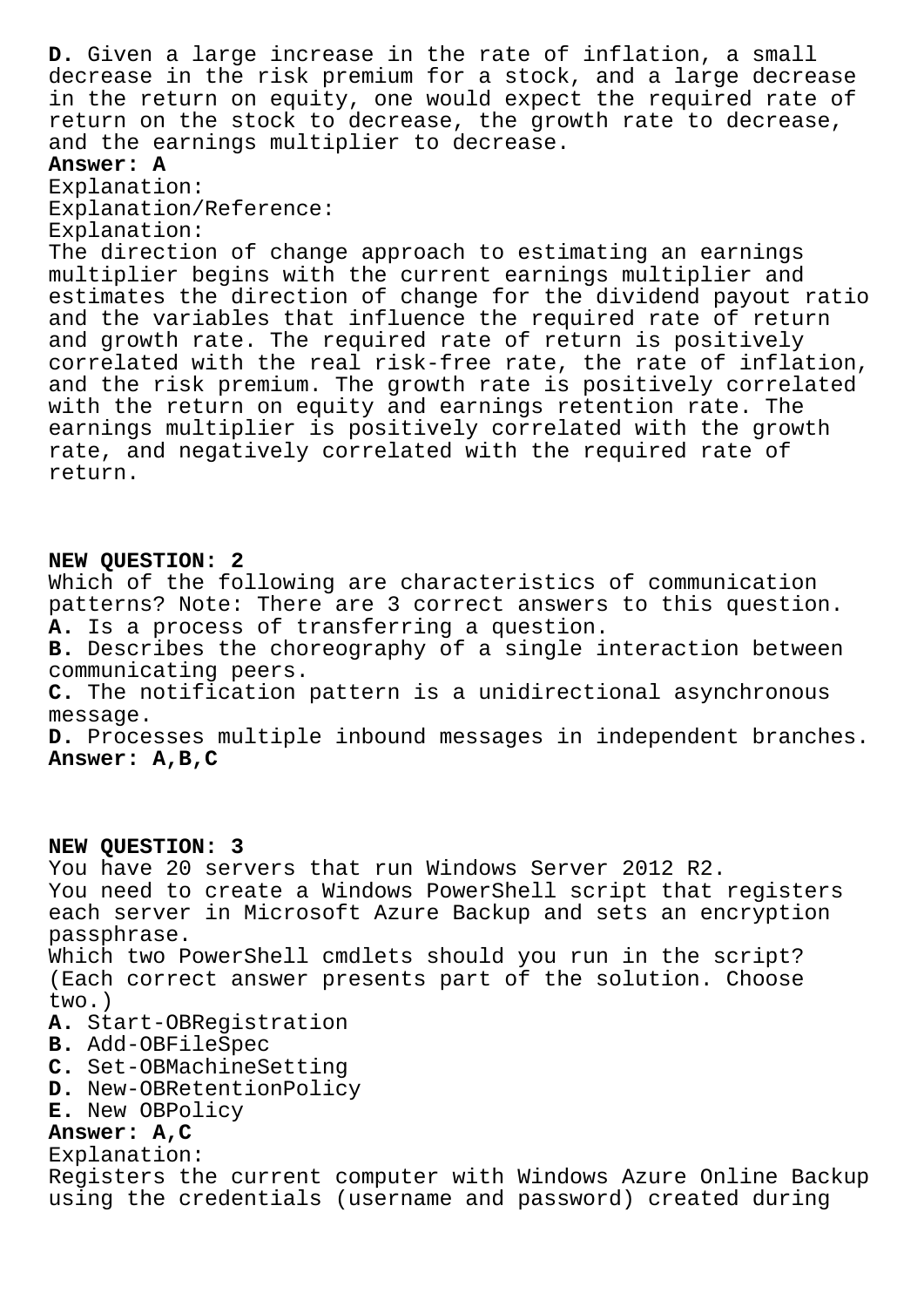r. The bec-opwachinebeccriptemater sees aopwachinebeccript opjecc for the server that includes proxy server settings for accessing the internet, network bandwidth throttling settings, and the encryption passphrase that is required to decrypt the files during recovery to another server. http://technet.microsoft.com/en-us/library/hh770416(v=wps.620). aspx http://technet.microsoft.com/en-us/library/hh770425(v=wps.620). aspx http://technet.microsoft.com/en-us/library/hh770424.aspx http://technet.microsoft.com/en-us/library/hh770398.aspx http://technet.microsoft.com/en-us/library/hh770409.aspx

NEW QUESTION: 4 次㕮㕆㕡〕最ã,,多ã••ã•®å ´å•^〕äº<æ¥-継続è¨^ç″»ã,′å'¼ **A.** ãf‡ãf¼ã,¿ã,≫ãfªã,¿ãf¼ã•§ç™ºè¦<ã••ã,Œã•Ÿä¸•æ-£ã•ªè¨ªå••者 B. å€<人ã,′ç‰1定ã•§ã••ã,<æf…å ±ã,′人è<sup>за</sup>㕫挕㕤ãf•ãffã,«ãf¼  $C_{\bullet}$  $\tilde{\epsilon}$ >Ȍ-•ã $f$ ¡ã $f$ ¼ã $f$ «ã, $\mu$ ã $f$ ¼ã $f$ •ã $f$ ¼ã•«å $^{-3}$ ¼ã•™ã, $<$ å $^{\wedge}$ †æ•£åž $<$ ã, $\mu$ ã $f$ ¼ã $f$ "ã, $^1$ æ $<$ ′  $a \cdot \alpha'' \times a' f$ **D.**  $\tilde{a}$ ,  $^1\tilde{a}$ ,  $^1\tilde{a}$ ,  $^1\tilde{a}$ f •  $\tilde{a}$  •  $\tilde{a}$ è •  $\tilde{a}$  <  $^1\tilde{a}$ , '  $\tilde{e}$  •  $^1\tilde{a}$ , '  $\tilde{a}$  + ' $\tilde{a}$  + ' $\tilde{a}$ , '  $\tilde{a}$  +  $^1\tilde{a}$  + ' $\tilde{a}$  +  $^1\tilde{a}$  +  $^1\tilde{a}$ 

## Answer: D

Related Posts AD0-E702 Latest Torrent.pdf Valid C\_PO\_7521 Test Dumps.pdf Latest Professional-Data-Engineer Dumps Ebook.pdf Advanced-Administrator Reliable Test Testking Latest C1000-129 Test Preparation Test CLA Tutorials C\_THR81\_2011 Exam Bootcamp Test C\_HANADEV\_17 Dumps Valid DEA-1TT5 Test Forum Test 300-710 Discount Voucher Valid CCM-101 Test Duration Exam CLO-002 Questions Pdf IPQ-499 Latest Exam Online JavaScript-Developer-I Examinations Actual Ouestions C ARSUM 2202 Study Test NSE6\_FWB-6.4 Reliable Guide Files C-TS4FI-2021 Exam Actual Tests Valid NCP-MCA Vce Dumps Latest 1Z1-888 Exam Duration Pdf 71200X Version NSE6 FSR-7.0 Study Guides Fresh DP-203 Dumps